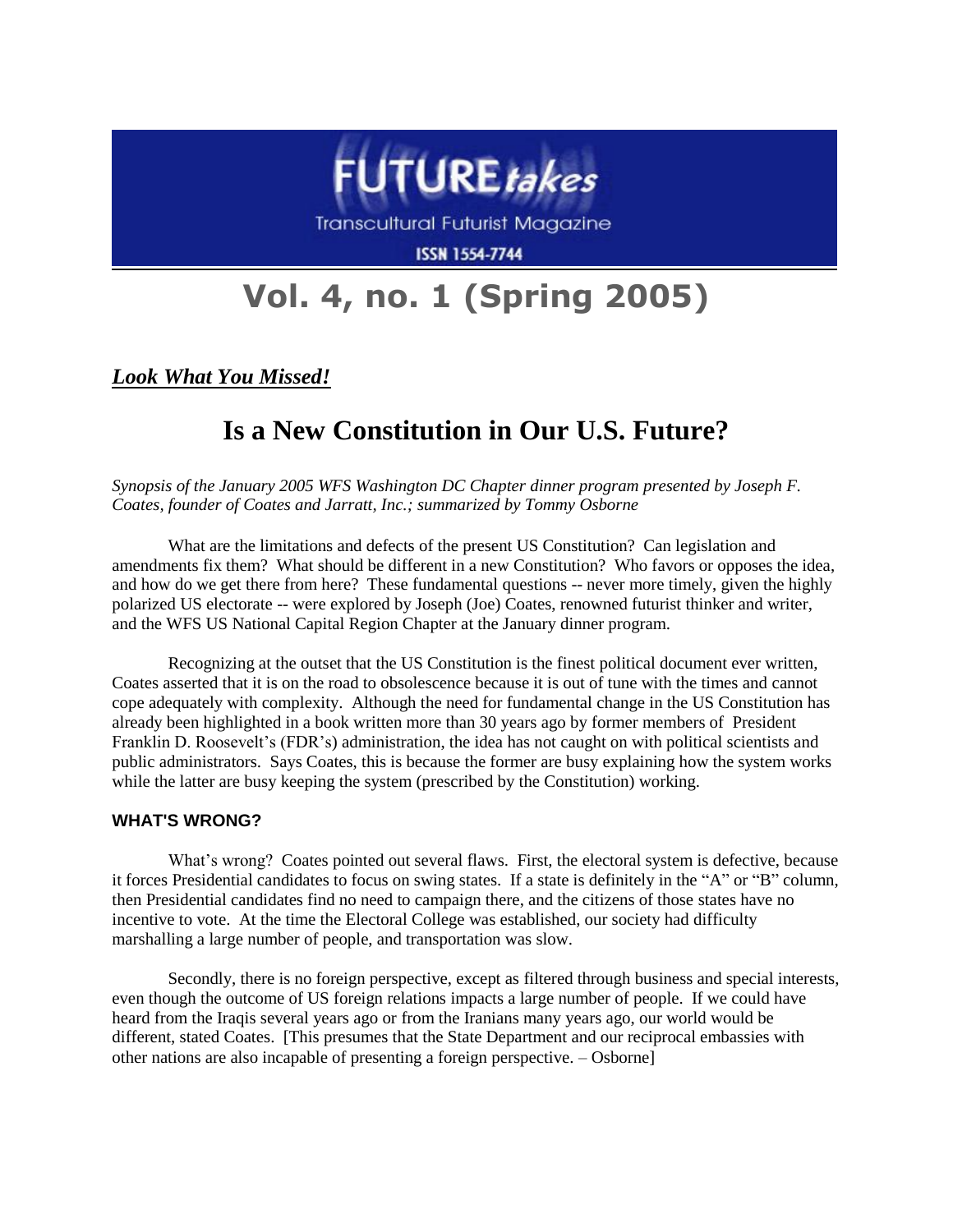Third, we have problems now that do not fit the existing  $200+$  year old political divisions. There are issues involving the separation of power among the federal, state, county and local levels. During the colonial period, transportation and communication were slower, there were more local issues that had no impact on people 200 miles away, and disparate state interest made states rights more relevant. Now, communication is instantaneous, voting is unbalanced between rural and urban areas, and economic and environmental issues are regional, crossing multiple states. Suggested Coates, perhaps our 50 states should become 7-10 provinces, since the present state boundaries are not relevant under the global economy and do not correspond to today's issues.

Furthermore, Congressional service has become a career and is no longer a part time calling. Long-serving members of Congress can't go back to their former occupation and have often lost touch with their constituents. Members of Congress may need a right of return to their former jobs.

A fifth issue put forth by Coates is that to have an effective international community, nations including the US need to surrender some of their sovereignty. There is nothing in the US Constitution on international trade, since international trade was on a small scale when it was written. Observed Coates, "Our troops never commit war crimes," we say, in defense of the US decision not to join the International Criminal Court.

In addition, the legal system is out of control. Lawyers are the ones who make laws, impose them (in conjunction with regulatory agencies), and prosecute and defend. Now, we have an overly litigious society in which "justice" is often a matter of twisting a law to one's advantage, according to Coates.

Finally, Coates also listed a myriad of social problems as proof that the Constitution requires drastic change. For example, Congress doesn't address hard issues such as immigration and border control, 40 million people in the US have no health insurance, the US ranks near the bottom in education (except at the graduate school level), and voter turnout is limited (although people tend to vote more in local elections, which they view as more relevant). Furthermore, the Supreme Court has a penchant to make the most important decisions by looking backward.

#### **THE WAY FORWARD**

Coates said that these problems cannot be solved by legislation and that the amendment process is too cumbersome and too protracted. There are two amendment mechanisms. The first is a Constitutional convention, which has never been done since the present Constitution was adopted. This route may entail difficulties in picking convention delegates and in ensuring that the convention remains focused on the problem it was sent to solve. The other process, via Congress and the states, is more protracted and in fact is too slow in a rapidly changing world, but it has produced amendments.

So, what should be different? Require a forecasting unit for the whole government, suggests Coates. Revise and update the Bill of Rights – after all, who fears soldiers will be quartered in their homes? Give the vote back to felons who've paid their debt to society and take away the vote from the mentally unbalanced, including those with Alzheimer's syndrome. Establish a way for "ordinary people" to hold more offices. Ensure that laws are unequivocal and not deliberately left fraught with ambiguities for the courts to resolve.

Despite the shortcomings, almost nobody favors changes in the US Constitution. Coates singled out various groups that are opposed – for example, Jewish activists, who focus on the Bill of Rights to prevent another Holocaust, and the American Civil Liberties Union, which wants to preserve the status quo. To this list, he added people who are afraid that extremists will take charge and states rightists who want to preserve the separation of powers.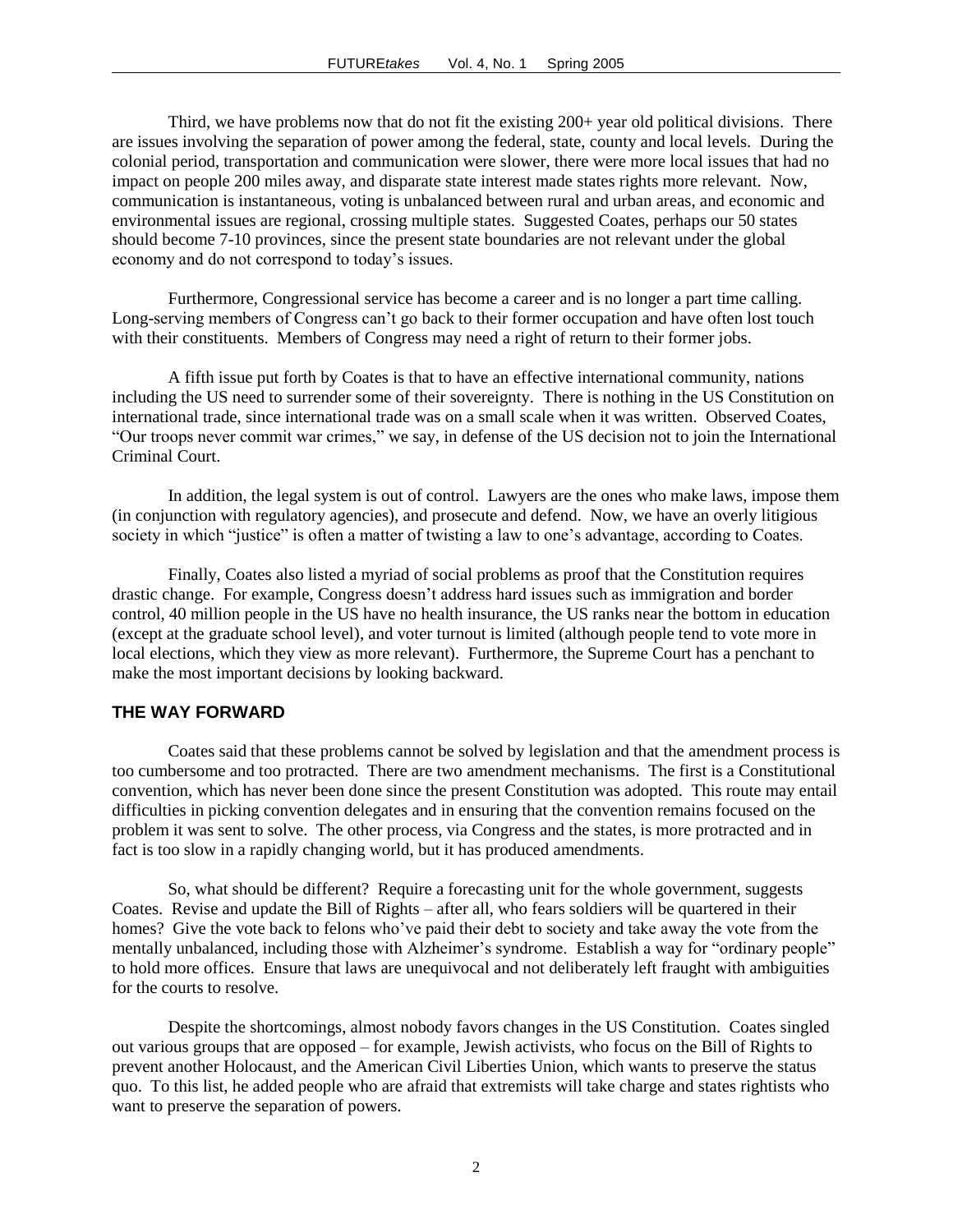He proposed a two- to three-year preparatory process to educate the electorate on the need for change – via TV and radio programs, surveys, newspaper articles, high school and college courses, a blog, etc. – at an estimated cost of \$100 million. Another means is a WIKI constitution, similar to the WIKI-pedia, an encyclopedia written entirely on the Internet – self-corrective as diverse viewpoints are posted. At the end of the three year period, suggests Coates, have a mock Constitutional convention, followed by a real one.

# **PRACTICAL EXERCISE**

As if to start the mock Constitutional convention, Coates led an index card exercise, in which program attendees were asked to list the Constitutional changes that they deemed necessary. The exercise yielded broad consensus on the following changes:

- Eliminate the Electoral College
- Develop new states that might be more relevant to regional issues
- Restrict campaign contributions to no more than one day's pay to be spent on any candidate  $\bullet$
- Clarify civil liberties
- Federalize education (presently, the Federal government contributes 8% of the total education  $\bullet$ budget)
- Base the new Constitution on well-written, broad statements, specific to the  $21<sup>st</sup>$  century.

# **Q&A (as best captured)**

A lively comment, question, and answer session followed. Several commented that the strength of the US Constitution was its simplicity. A constitution that attempted to solve current social problems would be as complex and as frequently in need of revision as the US Tax Code. According to Coates, there are two forcing functions for Constitutional change. First, the tradition of surrendering some civil liberties to government during wartime may become too onerous in an open-ended war against terror. Secondly, a significant change in the historical distribution of wealth is occurring now – a decreasing percentage of wealth in the bottom quintile of society, concurrent with significant growth in the top two quintiles.

Mr. Coates concluded that although the US Constitution should not be rewritten to solve all social problems, it should embody the fundamental principles, address lateral entry into politics, focus on schools, and resolve the issues of complexity. "The simpler the rule the greater the ambiguity," he noted. The revisions should involve as many people from as many walks of life as possible, not just politicians. The job can be done in three years for \$100 Million.

*The founder of Coates & Jarratt, Inc. Joseph Coates has consulted with 45 of the Fortune 500 companies as well as with numerous smaller firms, scores of professional, trade and public interest groups, and all levels of government. A prolific thinker and writer on futurist trends and analyses, Mr. Coates is the author of more than 300 articles and five books. Mr. Coates continues to offer his incisive vision and commentary to clients as part of his own consultancy, Joe Coates Consulting Futurist, Inc., [www.josephcoates.com.](http://www.josephcoates.com/)*

# *POINTS FOR THE CLASSROOM (send comments to [forum@futuretakes.org\)](mailto:forum@futuretakes.org):*

o *Does the US need a new Constitution, and why or why not?*